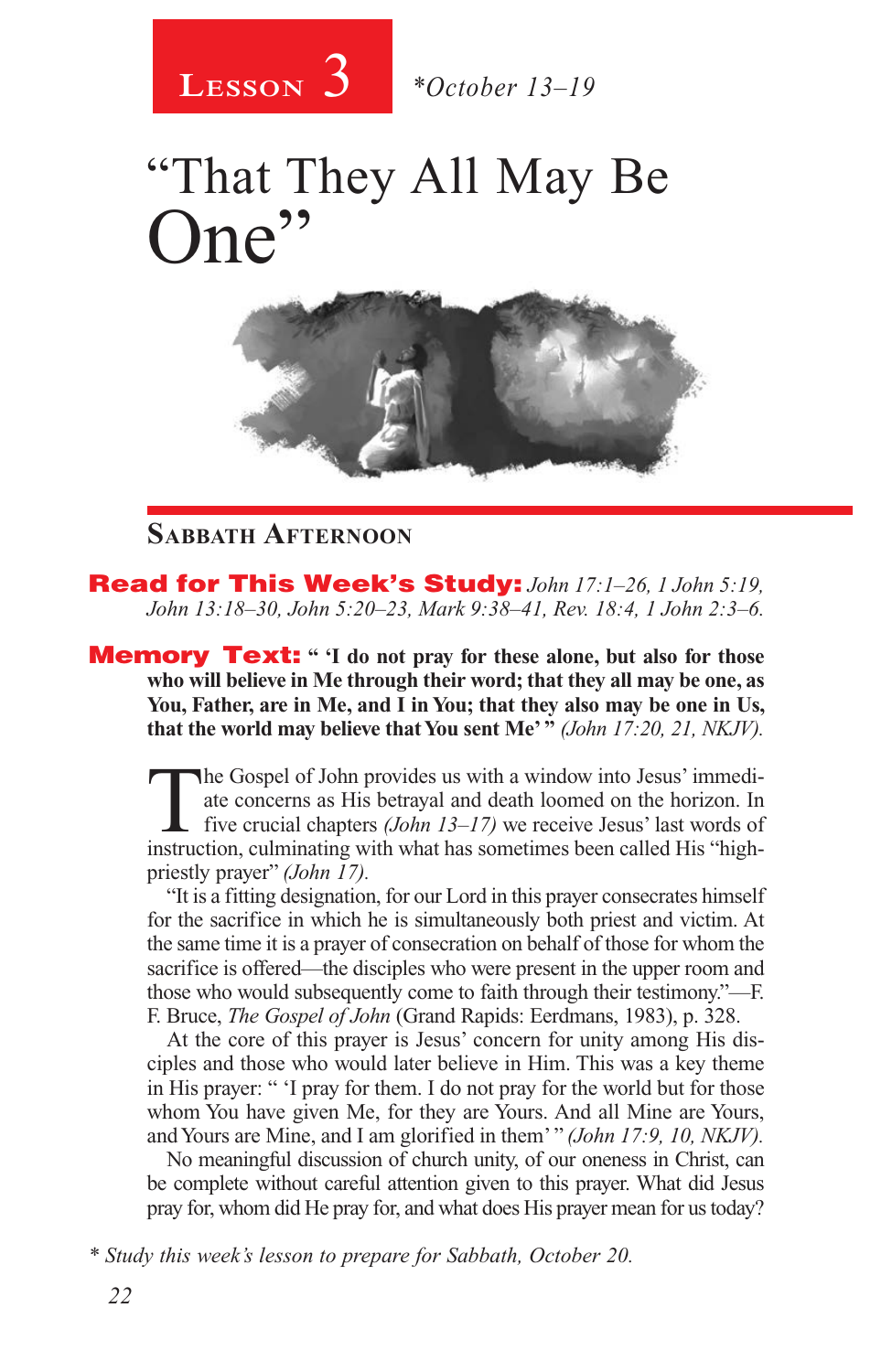## **Jesus Prays for Himself**

The high-priestly prayer is divided into three parts. First, Jesus prays for Himself *(John 17:1–5),* then for His disciples *(John 17:6–19),* and finally for those who would later believe in Him *(John 17:20–26).*

\_\_\_\_\_\_\_\_\_\_\_\_\_\_\_\_\_\_\_\_\_\_\_\_\_\_\_\_\_\_\_\_\_\_\_\_\_\_\_\_\_\_\_\_\_\_\_\_\_\_\_\_\_\_\_\_

\_\_\_\_\_\_\_\_\_\_\_\_\_\_\_\_\_\_\_\_\_\_\_\_\_\_\_\_\_\_\_\_\_\_\_\_\_\_\_\_\_\_\_\_\_\_\_\_\_\_\_\_\_\_\_\_

Read **John 17:1–5. What is the essence of His prayer, and what does it mean for us?** 

Jesus intercedes first for Himself. In preceding events in the Gospel of John, Jesus had indicated that His hour had not yet come *(John 2:4, 7:30, 8:20).* But now He knows the hour of His sacrifice is here. The moment for the dramatic conclusion of His earthly life has arrived, and He is in need of strength to complete His mission. It is a time for prayer.

Jesus will glorify His Father by doing His will, even if it means He must endure the Cross. His acceptance of the Cross is not some kind of fatalism; rather, it is in fact how He exercises the authority the Father has given Him. He did not die a martyr's death, but willingly glorified His Father by fulfilling the reason for His incarnation: His sacrificial death on the cross for the sins of the world.

\_\_\_\_\_\_\_\_\_\_\_\_\_\_\_\_\_\_\_\_\_\_\_\_\_\_\_\_\_\_\_\_\_\_\_\_\_\_\_\_\_\_\_\_\_\_\_\_\_\_\_\_\_\_\_\_

\_\_\_\_\_\_\_\_\_\_\_\_\_\_\_\_\_\_\_\_\_\_\_\_\_\_\_\_\_\_\_\_\_\_\_\_\_\_\_\_\_\_\_\_\_\_\_\_\_\_\_\_\_\_\_\_

#### **What** is eternal life according to John 17:3? What does it mean to **know God?**

First and foremost, Jesus tells us eternal life consists in our personal knowledge of God. This is not salvation by works or by knowledge, but rather it is the experience of knowing the Lord because of what Jesus has done for us at the Cross. This knowledge is mediated through a personal relationship with the Father. Our human tendency is to limit knowledge to facts and details, but here Jesus aims at something deeper and more fulfilling: a personal relationship with God. Jesus' first advent also was for the purpose of guiding humanity in its search for a more meaningful and saving knowledge of God and the unity with each other that such knowledge will lead to.

**What is the difference between knowing** *about* **God and knowing God personally? What experiences have you had that have helped you come to know God?**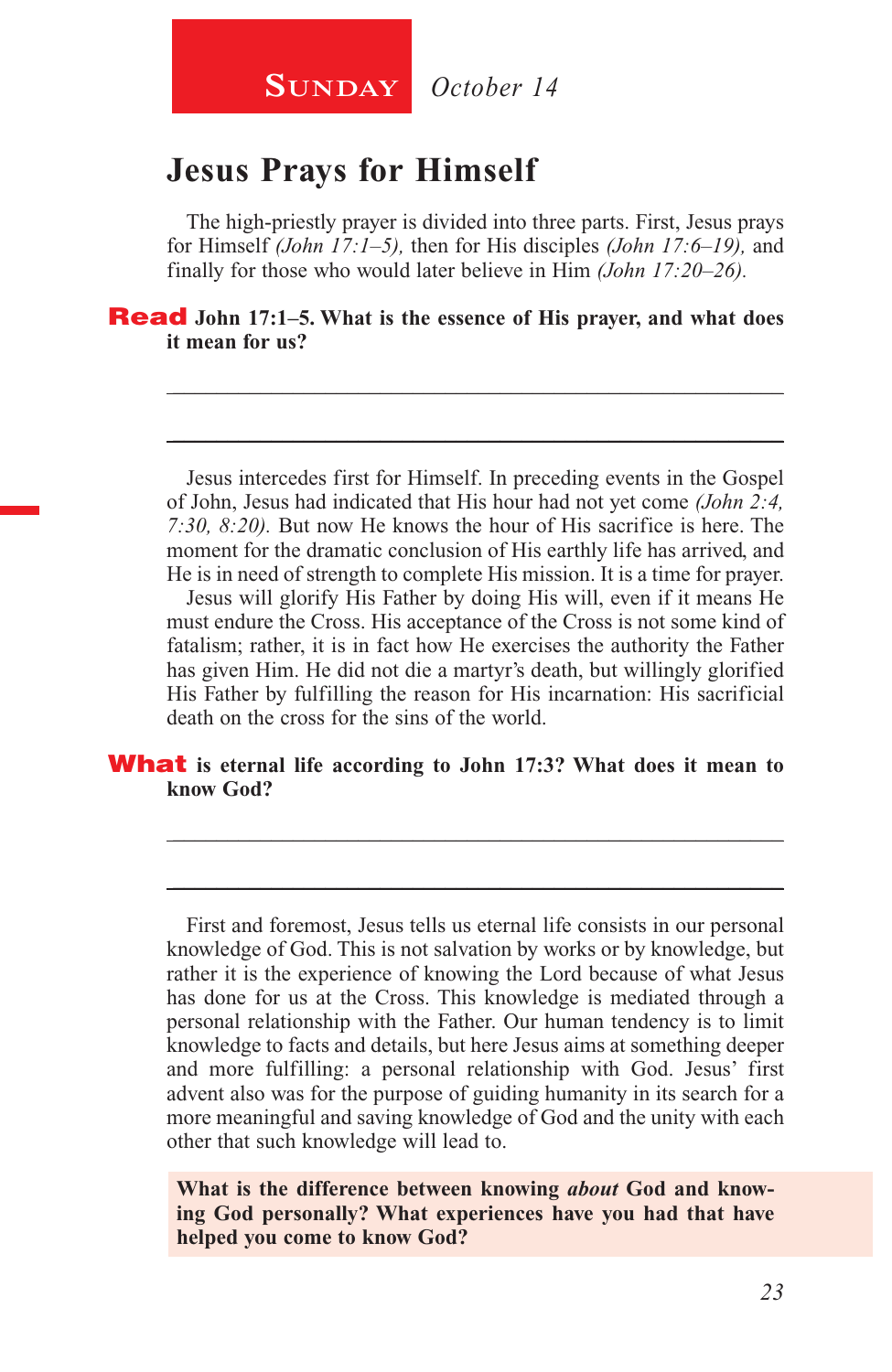## **Jesus Prays for His Disciples**

Read **John 17:9–19. What is Jesus praying specifically about in regard to His disciples?** 

\_\_\_\_\_\_\_\_\_\_\_\_\_\_\_\_\_\_\_\_\_\_\_\_\_\_\_\_\_\_\_\_\_\_\_\_\_\_\_\_\_\_\_\_\_\_\_\_\_\_\_\_\_\_\_\_

\_\_\_\_\_\_\_\_\_\_\_\_\_\_\_\_\_\_\_\_\_\_\_\_\_\_\_\_\_\_\_\_\_\_\_\_\_\_\_\_\_\_\_\_\_\_\_\_\_\_\_\_\_\_\_\_

\_\_\_\_\_\_\_\_\_\_\_\_\_\_\_\_\_\_\_\_\_\_\_\_\_\_\_\_\_\_\_\_\_\_\_\_\_\_\_\_\_\_\_\_\_\_\_\_\_\_\_\_\_\_\_\_

Jesus prays next for His disciples, who are in grave danger of losing their faith in Him in the days ahead, when He, Jesus, will no longer be with them in the flesh. Thus, He commits them to the care of His Father.

The prayer of Jesus is for their protection in the world. As such, Jesus does not pray for the world, because He knows it intrinsically is opposed to the will of the Father *(1 John 5:19).* But because the world is the place where the disciples will do their service, Jesus prays that they may be preserved from the evil in the world. Jesus is concerned for the world; indeed, He is the Savior of it. But the spread of the gospel is tied to the witness of those who will go and preach the good news. That is why Jesus needs to intercede for them that the evil one will not defeat them *(Matt. 6:13).*

One disciple, however, has been defeated. Earlier that evening Jesus had mentioned that one of them had decided to betray Him *(John 13:18–30).* Even though Jesus refers to the fact that Scripture had predicted Judas's betrayal *(Ps. 41:9),* Judas was not the victim of fate. During the Last Supper, Jesus appealed to him in a gesture of love and friendship *(John 13:26–30).* "At the Passover supper Jesus proved His divinity by revealing the traitor's purpose. He tenderly included Judas in the ministry to the disciples. But the last appeal of love was unheeded."—Ellen G. White, *The Desire of Ages*, p. 720.

Knowing that envy and jealousies could divide the disciples, as it had done on occasion before, Jesus prays for their unity. " 'Holy Father, keep through Your name those whom You have given Me, that they may be one as We are' " *(John 17:11, NKJV).* Such unity is beyond human accomplishment. It can be the result and gift of divine grace only. Their unity is grounded in the unity of the Father and Son, and this unity is an indispensable prerequisite for effective service in the future.

Their sanctification, or consecration, in the truth also is indispensable for service. The work of God's grace on the disciples' hearts will transform them. But if they are to witness to God's truth, they themselves must be transformed by that truth.

**What does it mean to be "not of the world"? What is it about us, our lives, and how we live that make us "not of this world"?**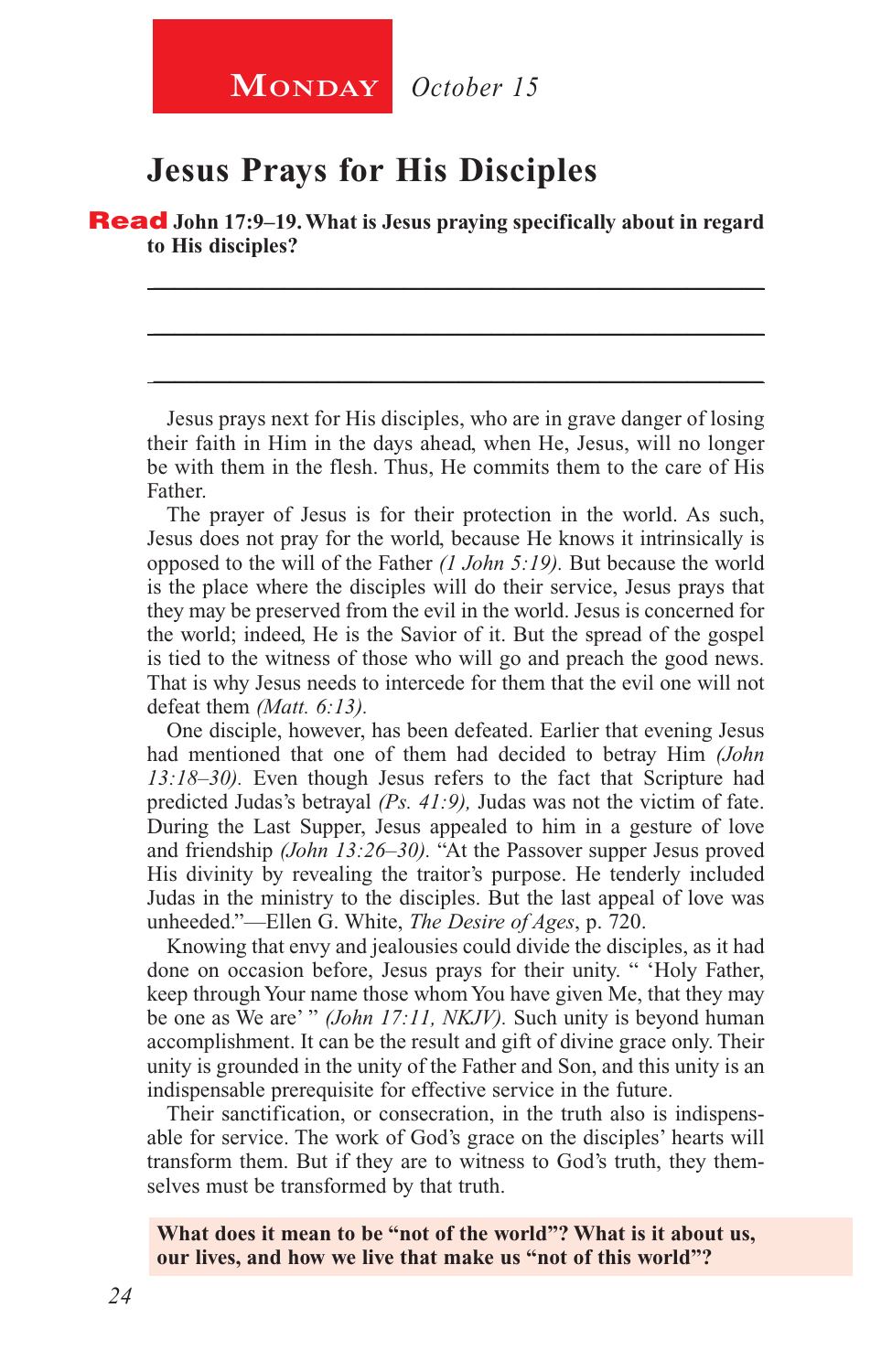## **"For Those Who Will Believe in Me"**

After Jesus prayed for His disciples, He broadened His prayer to include " 'those who will believe in Me through their word' " *(John 17:20, NKJV).*

\_\_\_\_\_\_\_\_\_\_\_\_\_\_\_\_\_\_\_\_\_\_\_\_\_\_\_\_\_\_\_\_\_\_\_\_\_\_\_\_\_\_\_\_\_\_\_\_\_\_\_\_\_\_\_\_

\_\_\_\_\_\_\_\_\_\_\_\_\_\_\_\_\_\_\_\_\_\_\_\_\_\_\_\_\_\_\_\_\_\_\_\_\_\_\_\_\_\_\_\_\_\_\_\_\_\_\_\_\_\_\_\_

Read **John 17:20–26. What was Jesus' greatest wish for those who would later believe in the gospel message? Why is it so important that this prayer be fulfilled?**

As the Father and Son are one, Jesus prayed that future believers also would be one. In a few places in the Gospel of John, Jesus referred to the unity of the Father and Son. They never act independently of each other, but are always united in everything They do *(John 5:20–23).* They share a common love for fallen humanity to the extent that the Father was willing to give His Son for the world, and the Son was willing to give His life for it too *(John 3:16, 10:15)*.

The unity Jesus refers to in this prayer is a unity of love and purpose as it is between Father and Son. " 'By this all will know that you are My disciples, if you have love for one another' " *(John 13:35, NKJV).* Manifesting this unity in love will give public confirmation, both of their relationship with Jesus and with the Father. "The display of their genuine unity ought to provide a compelling witness to the truth of the gospel."—Andreas J. Köstenberger, *John*, Baker Exegetical Commentary on the New Testament (Grand Rapids: Baker Academic, 2004), p. 498. This is how the world will know that Jesus is the Savior. In other words, this unity Jesus prayed for cannot be invisible. How can the world be convinced of the truthfulness of the gospel if it cannot see love and unity among God's people?

"God is leading out a people to stand in perfect unity upon the platform of eternal truth. . . . God designs that His people should all come into the unity of the faith. The prayer of Christ just prior to His crucifixion was that His disciples might be one, even as He was one with the Father, that the world might believe that the Father had sent Him. This most touching and wonderful prayer reaches down the ages, even to our day; for His words were: 'Neither pray I for these alone, but for them also which shall believe on Me through their word.'

"How earnestly should the professed followers of Christ seek to answer this prayer in their lives."—Ellen G. White, *Testimonies for the Church*, vol. 4, p. 17.

**What are we doing in our lives and churches to help reach the kind of unity presented here? Why is a certain amount of death to self crucial for each of us if we want our church to be united as it should be?**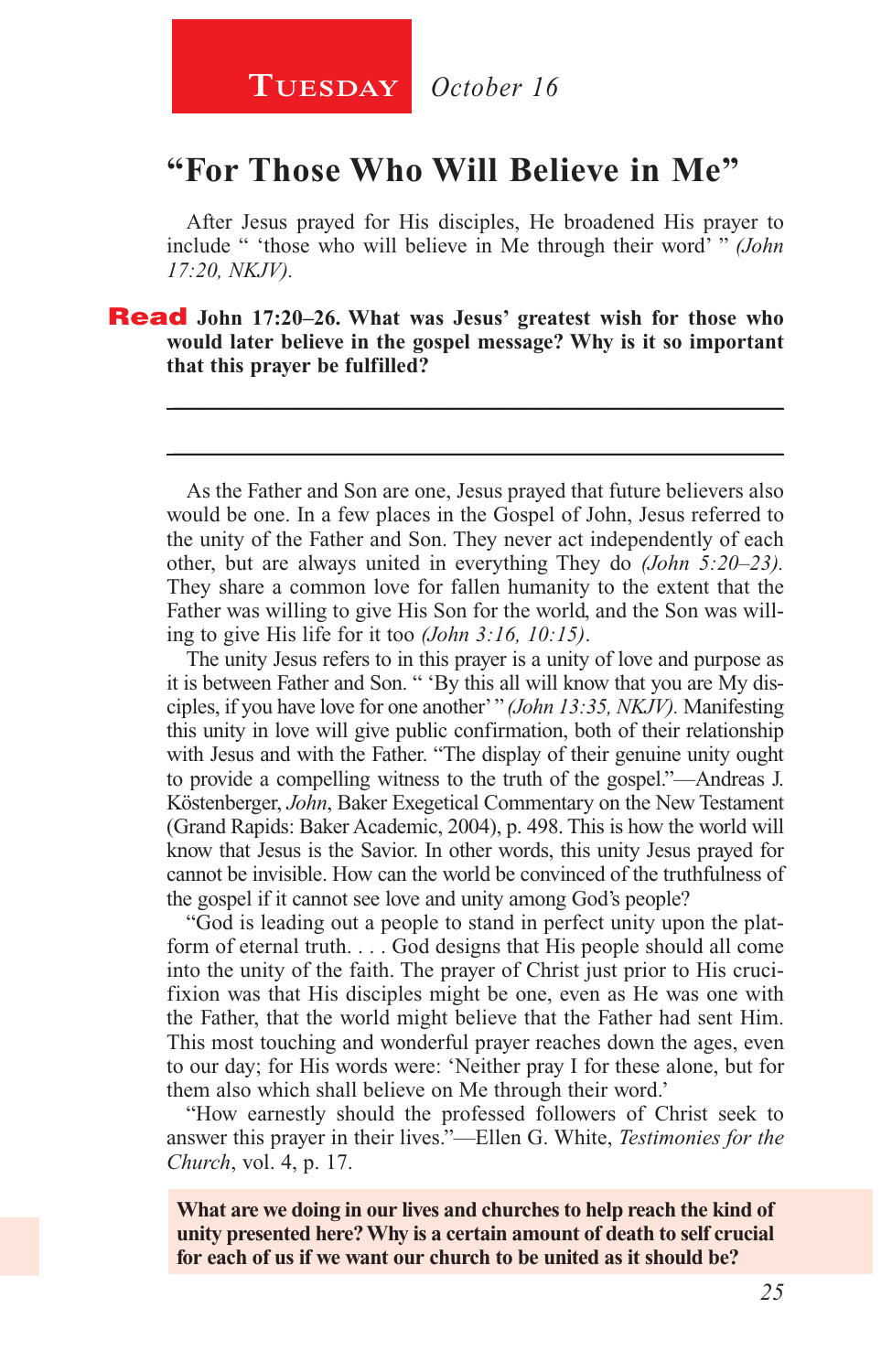## **Unity Among Christians**

#### Read **Mark 9:38–41 and John 10:16. What does Jesus' response to the apostle John teach us about exclusivism and quick judgments about who is a true follower of Jesus?**

Seventh-day Adventists have tended to understand Jesus' prayer in John 17 as directly applying to the unity of their church denomination. We must be united as a church to fulfill our mission to share the three angels' messages to the world. On this point, there is little contention.

\_\_\_\_\_\_\_\_\_\_\_\_\_\_\_\_\_\_\_\_\_\_\_\_\_\_\_\_\_\_\_\_\_\_\_\_\_\_\_\_\_\_\_\_\_\_\_\_\_\_\_\_\_\_\_\_

\_\_\_\_\_\_\_\_\_\_\_\_\_\_\_\_\_\_\_\_\_\_\_\_\_\_\_\_\_\_\_\_\_\_\_\_\_\_\_\_\_\_\_\_\_\_\_\_\_\_\_\_\_\_\_\_

But what about unity with other Christians? How are we to relate to them in light of what Jesus prayed?

No question, we believe that God has faithful people in other churches besides our own. Besides, the Bible makes it clear that God has His faithful ones, even in Babylon: " 'Come out of her, my people, lest you share in her sins, and lest you receive of her plagues' " *(Rev. 18:4, NKJV).*

At the same time we know that according to the book of Revelation, there is great apostasy among those who profess the name of Christ, and that in the last days many false Christians will unite with each other and with the state in order to bring about the persecution graphically depicted in Revelation 13:1–17. Hence, Adventists always have been very careful about getting involved in calls for unity with other churches, such as seen in the ecumenical movement.

How, then, should we relate to other denominations? Ellen G. White wrote the following in regard to the Seventh-day Adventist Church working together with other Christians, at least on this specific issue: "As the human agent submits his will to the will of God, the Holy Spirit will make the impression upon the hearts of those to whom he ministers. I have been shown that we are not to shun the W.C.T.U. [Woman's Christian Temperance Union] workers. By uniting with them in behalf of total abstinence we do not change our position regarding the observance of the seventh day, and we can show our appreciation of their position regarding the subject of temperance. By opening the door and inviting them to unite with us on the temperance question we secure their help along temperance lines; and they, by uniting with us, will hear new truths which the Holy Spirit is waiting to impress upon hearts."—*Welfare Ministry*, p. 163.

Though she was dealing with a specific issue at a specific time, she does give principles that we can follow regarding how we relate to other Christians, especially on the question of uniting around a cause.

First, we can work with them on common social interests. Second, if we do unite with them, we must do so in a way that will not compromise our beliefs or practices. Third, we can and should use this "unity" to share with others the precious truths with which we have been blessed.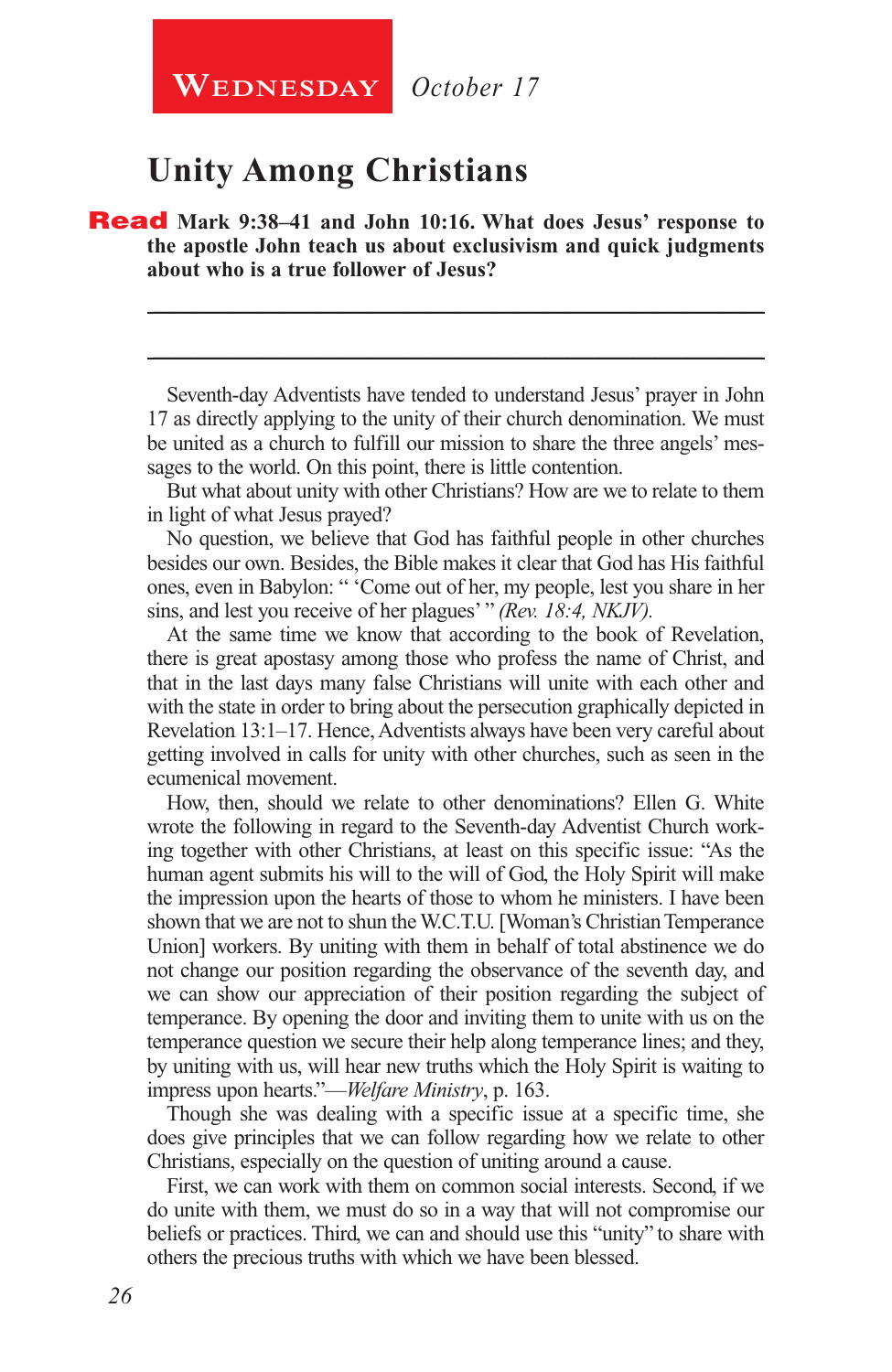**Thursday** *October 18*

## **One Faith Shared in Love**

**In** John 17:3, Jesus said that eternal life is to know God. Read 1 John **2:3–6. What does it mean to know God? How do we demonstrate our knowledge of God in our daily lives?**

\_\_\_\_\_\_\_\_\_\_\_\_\_\_\_\_\_\_\_\_\_\_\_\_\_\_\_\_\_\_\_\_\_\_\_\_\_\_\_\_\_\_\_\_\_\_\_\_\_\_\_\_\_\_\_\_

\_\_\_\_\_\_\_\_\_\_\_\_\_\_\_\_\_\_\_\_\_\_\_\_\_\_\_\_\_\_\_\_\_\_\_\_\_\_\_\_\_\_\_\_\_\_\_\_\_\_\_\_\_\_\_\_

Generally, while people in society today wish to call themselves lawabiding citizens, these same people often will downplay the biblical obligation to keep the commandments of God. Some even argue that God's grace does away with God's commandments. But that is not the biblical teaching: "Keeping the commandments is not a condition for knowing God but a sign that we know God/Jesus and love Him. Therefore, knowledge of God is not just theoretical knowledge but leads to action." —Ekkehardt Mueller, *The Letters of John* (Nampa, Idaho: Pacific Press, 2009), p. 39. Jesus Himself emphasized: " 'If you love Me, keep My commandments.' " " " He who has My commandments and keeps them, it is he who loves Me' " *(John 14:15, 21, NKJV).* "By this we know that we love the children of God, when we love God and keep His commandments. For this is the love of God, that we keep His commandments. And His commandments are not burdensome" *(1 John 5:2, 3, NKJV).*

#### **Read** John 13:34, 35. What new commandment did Jesus give His dis**ciples, and how does this relate to the idea of unity among Jesus' followers?**

The command to love one's neighbor was not new in itself; it can be found in the instructions God gave Moses *(Lev. 19:18).* What is new is Jesus' command for His disciples to love one another *as He has loved them*. Jesus' example of self-sacrificial love is the new ethic for the Christian community.

\_\_\_\_\_\_\_\_\_\_\_\_\_\_\_\_\_\_\_\_\_\_\_\_\_\_\_\_\_\_\_\_\_\_\_\_\_\_\_\_\_\_\_\_\_\_\_\_\_\_\_\_\_\_\_\_

\_\_\_\_\_\_\_\_\_\_\_\_\_\_\_\_\_\_\_\_\_\_\_\_\_\_\_\_\_\_\_\_\_\_\_\_\_\_\_\_\_\_\_\_\_\_\_\_\_\_\_\_\_\_\_\_

What a wonderful standard has been set before us! Jesus' life had been a practical demonstration of love in action. The whole work of grace is one continual service of love, of self-denying, self-sacrificing effort. We can imagine that Christ's life was an unceasing manifestation of love and self-sacrifice for the good of others. The principle that actuated Christ should actuate His people in all their dealing with one another. What a powerful witness such love would be to the world. And what a powerful force for unity among us such love would provide, as well.

**How can we learn to reveal the kind of self-sacrificing love for others that Jesus revealed?**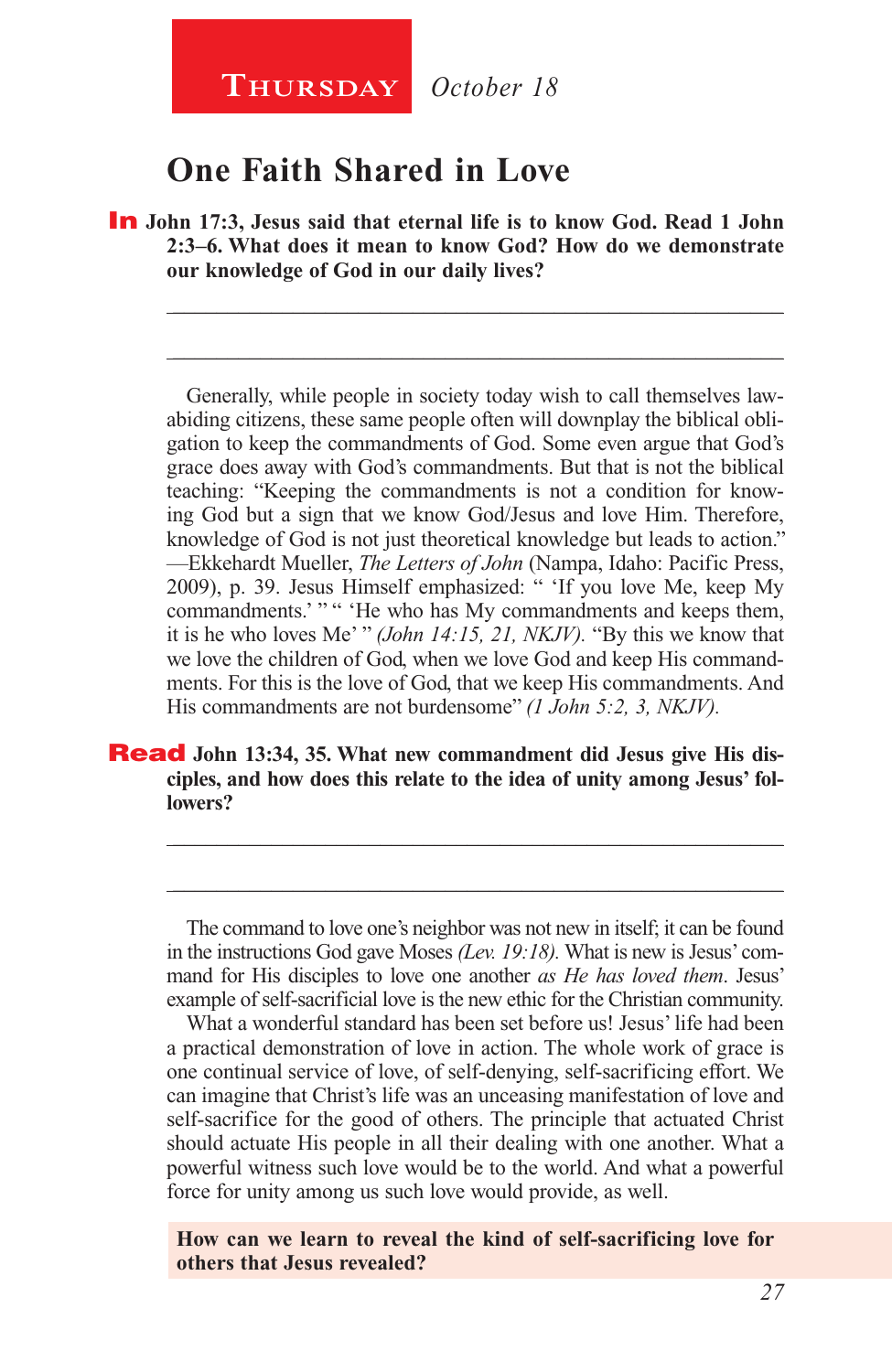## **FRIDAY** October 19

**Further Thought:** Ellen G. White, "God's Law Immutable," pp. 443– 446, in *The Great Controversy*. Read the articles "Denominations, Relations to Other," pp. 763, 764, and "Roman Catholic Church," p. 1110, in *The Ellen G. White Encyclopedia*.

"Although the Seventh-day Adventist church is a worldwide church with many local churches, Adventists do not claim to be Christ's universal church. The universal church is broader than any denomination. It is visible and invisible insofar as it consists of those who believe in Jesus and follow him. This particular theological issue is heightened if we take into consideration apostasy among Christians, addressed poignantly in the Book of Revelation. The pure church of Revelation 12 is contrasted with the 'harlot' of Revelation 17, Babylon the great city, which in turn is contrasted with the bride of the Lamb, the holy city or the New Jerusalem of Revelation 21 and 22. In the first century, the universal church may have been quite visible[;] it is much more difficult and complex to see it, for instance, during the Medieval Ages.

"Therefore, Adventists do not limit the concept of God's true church to their own denomination, nor do they automatically extend it to other Christian churches. God's true church consists of those individuals who truly believe in [H]im. God knows them. Adventists, on the other hand, claim that they are God's special visible end-time remnant of Revelation 12:17 and chapters 12–14. This remnant has a local as well as a universal character *(Rev. 2:24 and 12:17).*"—Ángel Manuel Rodríguez, ed., *Message, Mission, and Unity of the Church* (Silver Spring, Md.: Biblical Research Institute, General Conference of Seventh-day Adventists, 2013), p. 37.

#### Discussion Questions:

 $\bullet$  Has your local church worked with other Christians on certain **issues? How can we work with them, when appropriate, without compromising truth?**

 **What are the implications of the statement below found in** *The Great Controversy***? How can we make this real among us? "If God's professed people would receive the light as it shines upon them from His word, they would reach that unity for which Christ prayed, that which the apostle describes, 'the unity of the Spirit in the bond of peace.' 'There is,' he says, 'one body, and one Spirit, even as ye are called in one hope of your calling; one Lord, one faith, one baptism.' Ephesians 4:3–5."—Ellen G. White,** *The Great Controversy***, p. 379.**

**Summary:** Jesus' high-priestly prayer in John 17 is a reminder that Jesus still is concerned about church unity today. His prayer should be our prayer, and we should seek ways to solidify our faith in God's Word. Love for one another also should characterize our relationships to everyone, including other Christians, whatever our theological differences may be.